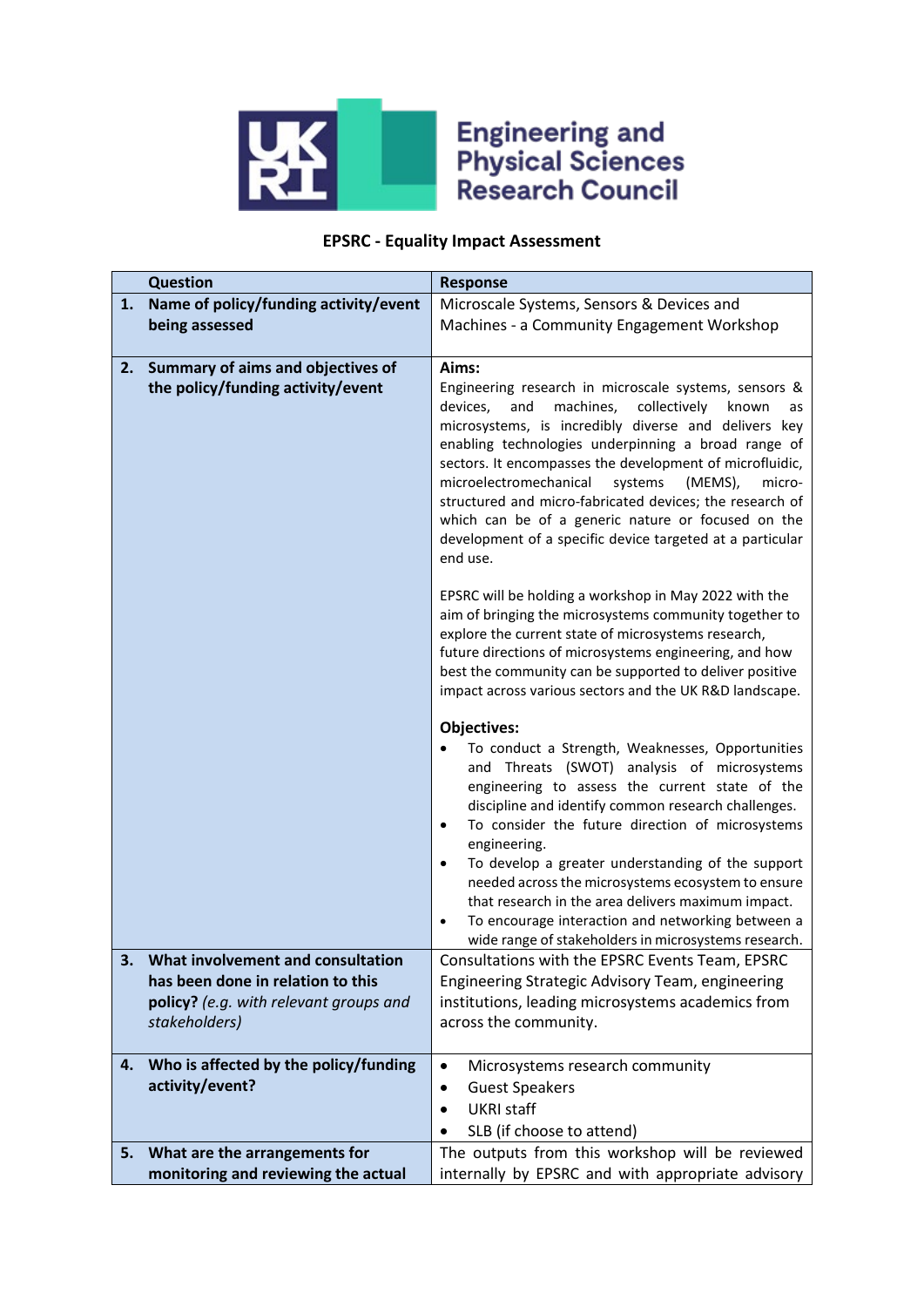| impact of the policy/funding<br>activity/event? | bodies; relevant outcomes will be passed onto senior<br>members of EPSRC. Key outputs will be shared with<br>the community.                                                                                                                                                                                                                                                   |
|-------------------------------------------------|-------------------------------------------------------------------------------------------------------------------------------------------------------------------------------------------------------------------------------------------------------------------------------------------------------------------------------------------------------------------------------|
|                                                 | Grant applications submitted to EPSRC post-<br>workshop will be monitored annually against criteria<br>including quality, success rates, number of new<br>collaborations and nature of research (fundamental<br>or application-based). This will help identify any<br>trends across the microsystems research ecosystem.                                                      |
|                                                 | To measure research community interests towards<br>microsystems, the pre-workshop questionnaire may<br>be sent to workshop attendees every 6 months to<br>monitor whether scores change (for example, do<br>perceptions towards the "level of collaboration<br>amongst peers across the microsystems community"<br>improve and/or do priorities for the community<br>change?) |
|                                                 | data will feed into<br>Outputs<br>and<br>ongoing<br>microsystems portfolio strategy development.                                                                                                                                                                                                                                                                              |

As a funder of research, EPSRC remains committed to attracting the best potential researchers from a diverse population into research careers. For policy changes, funding activities and events EPSRC will aim to:

- Select venues that are accessible and where possible accommodate any specific requirement in our planning and organisation of an initiative to support wider participation. This includes for applicants, reviewers, panel members and staff. Included in the interview invitation letter is a request for any access issues to be notified.
- All participants in the process are asked to inform staff if they have any additional needs to enable attendance or participation.
- Offer support for people with caring responsibilities, further details are available [here.](https://epsrc.ukri.org/funding/applicationprocess/basics/caringresponsibilities/)
- Clearly communicate the timeline and key milestones for funding activities, advertise these widely to reach the largest possible audience.
- Support and encourage panel members to follow best practice in taking positive steps to safeguard funding decisions. Staff will work closely with the Panel Chair(s) to agree approaches that are designed to minimize opportunities for bias and improve transparency of the decision making process. This includes managing environmental conditions, such as providing appropriate breaks.
- Support flexible working of stakeholders.
- Ensure diversity of peer review assessment and interview panels. Staff will adhere to a mixed panel policy and endeavor to achieve the minimum 30% for the underrepresented gender on the panel.
- Abide by the principles of peer review
- Provide EPSRC staff with tailored unconscious bias training for Peer Review processes and clear guidance for assessors.
- Handle personal sensitive information in compliance with General Data Protection Regulation 2018.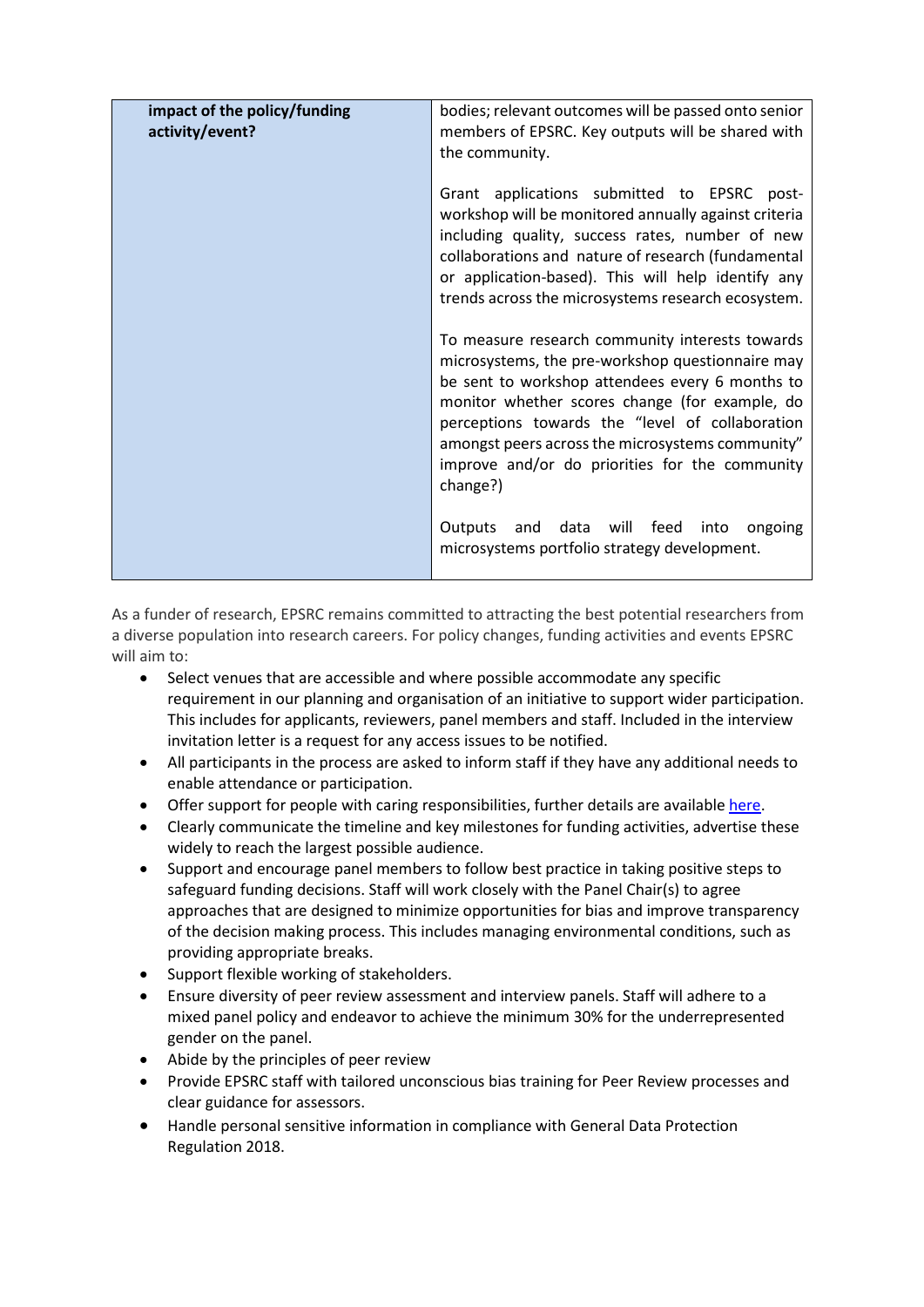| <b>Protected</b><br><b>Characteristic</b><br><b>Group</b> | Is there a<br>potential for<br>positive or<br>negative<br>impact?                     | Please explain and give<br>examples of any<br>evidence/data used                                                                        | Action to address negative impact<br>(e.g. adjustment to the policy)                                                                                                                                                                                                                                                                                                                                                                                                                                                                                                                                                                                                                                                                                                                                                                                                                                                                                                    |
|-----------------------------------------------------------|---------------------------------------------------------------------------------------|-----------------------------------------------------------------------------------------------------------------------------------------|-------------------------------------------------------------------------------------------------------------------------------------------------------------------------------------------------------------------------------------------------------------------------------------------------------------------------------------------------------------------------------------------------------------------------------------------------------------------------------------------------------------------------------------------------------------------------------------------------------------------------------------------------------------------------------------------------------------------------------------------------------------------------------------------------------------------------------------------------------------------------------------------------------------------------------------------------------------------------|
| <b>Disability</b>                                         | Potentially<br>negative                                                               | Access to events for<br>applicants could have a<br>negative impact on<br>participation,<br>dependent on<br>individual<br>circumstances. | EPSRC will select venues that are<br>accessible and where possible<br>accommodate any specific<br>requirement in our planning and<br>organisation of an initiative to<br>support wider participation.<br>Selected venue will also have<br>adequate set up for a hybrid meeting<br>so that all participants, in-person and<br>remote, can feel included in<br>discussions, breakout sessions and<br>breaks.<br>All attendees will be asked to<br>highlight any personal circumstances<br>that will need additional support.<br>EPSRC can offer support for people<br>with caring responsibilities. It is an<br>individual's responsibility to check<br>with EPSRC and confirm what costs<br>can be reimbursed prior to<br>attendance at an event. Further<br>details here. As this is a hybrid<br>meeting, it is hoped that the event's<br>impact on caring responsibilities is<br>minimised through the option of<br>participants to participate remotely<br>from home. |
| Gender<br>reassignment                                    | It is not<br>expected that<br>this activity<br>will have any<br>particular<br>impact. | $\overline{\phantom{a}}$                                                                                                                | Currently it is not possible to<br>guarantee a venue with gender<br>neutral toilets.<br>We will aim to accommodate the<br>individual circumstances of all<br>invitees where possible.                                                                                                                                                                                                                                                                                                                                                                                                                                                                                                                                                                                                                                                                                                                                                                                   |
| <b>Marriage or</b><br>civil<br>partnership                | It is not<br>expected that<br>this activity<br>will have any<br>particular<br>impact. |                                                                                                                                         |                                                                                                                                                                                                                                                                                                                                                                                                                                                                                                                                                                                                                                                                                                                                                                                                                                                                                                                                                                         |
| Pregnancy<br>and<br>maternity                             | Potentially<br>negative                                                               | Inability to attend due<br>to childcare<br>commitments                                                                                  | EPSRC can offer support for people<br>with caring responsibilities. It is an<br>individual's responsibility to check<br>with EPSRC and confirm what costs                                                                                                                                                                                                                                                                                                                                                                                                                                                                                                                                                                                                                                                                                                                                                                                                               |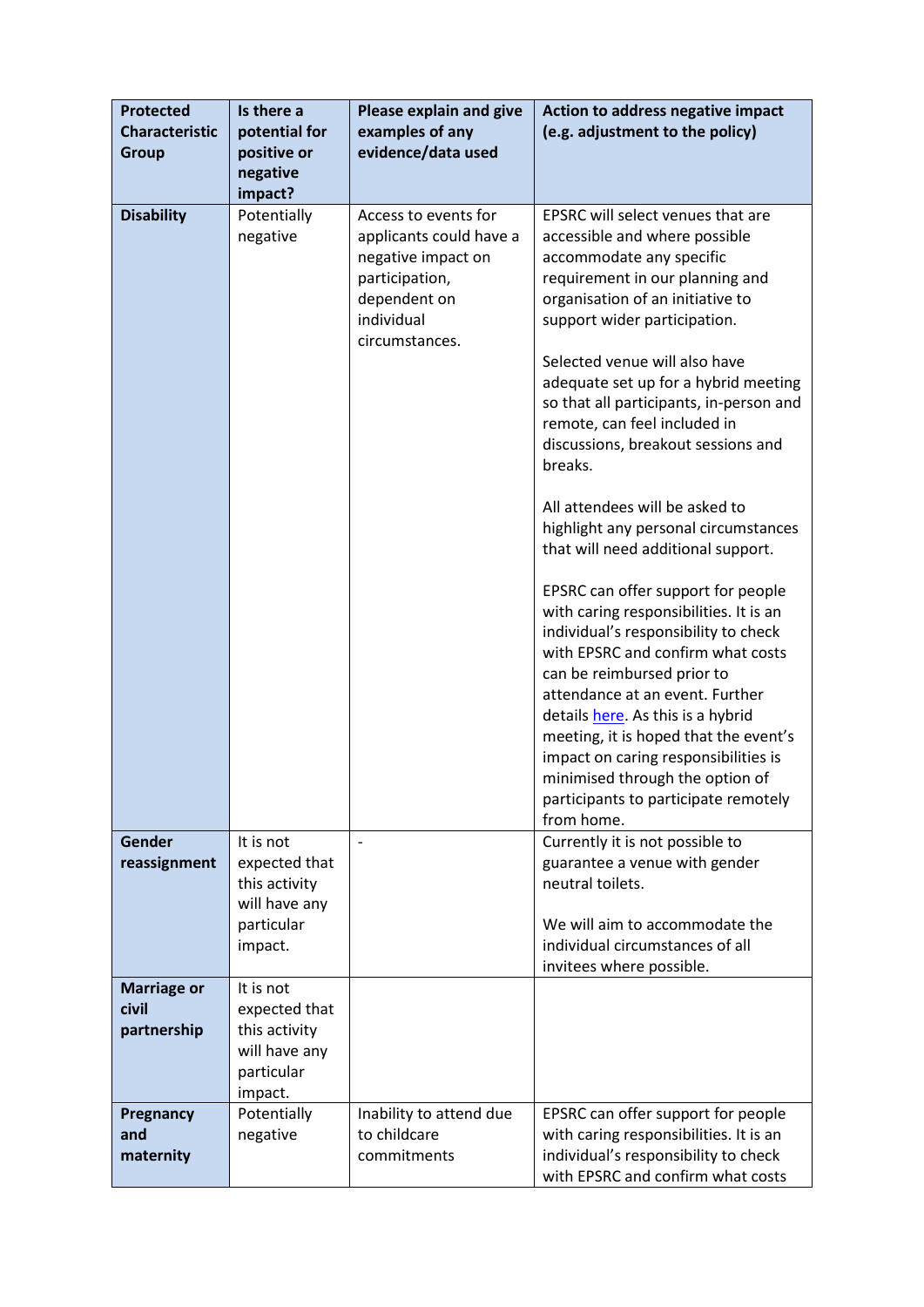|                              |                             | may affect who can                                  | can be reimbursed prior to                                           |
|------------------------------|-----------------------------|-----------------------------------------------------|----------------------------------------------------------------------|
|                              |                             | participate. Dietary                                | attendance at event.                                                 |
|                              |                             | restrictions related to                             |                                                                      |
|                              |                             | pregnancy.                                          | Hybrid meeting could allow                                           |
|                              |                             |                                                     | individuals with childcare                                           |
|                              |                             |                                                     | responsibilities work from home.                                     |
|                              |                             |                                                     | Further details can be found here.                                   |
| Race                         | It is not                   |                                                     |                                                                      |
|                              | expected that               |                                                     |                                                                      |
|                              | this activity               |                                                     |                                                                      |
|                              | will have any               |                                                     |                                                                      |
|                              | particular                  |                                                     |                                                                      |
|                              | impact.                     |                                                     |                                                                      |
| <b>Religion or</b><br>belief | Potentially<br>negative     | Activity could coincide<br>with religious holidays. | Where possible we will endeavour to<br>select dates that avoid major |
|                              |                             | Faith related dietary                               | religious holidays. If the event is held                             |
|                              |                             | restrictions.                                       | on a major religious holiday,                                        |
|                              |                             |                                                     | concessions will be made to                                          |
|                              |                             |                                                     | accommodate faith related dietary                                    |
|                              |                             |                                                     | restrictions.                                                        |
|                              |                             |                                                     |                                                                      |
|                              |                             |                                                     |                                                                      |
|                              |                             |                                                     |                                                                      |
| <b>Sexual</b>                | It is not                   |                                                     |                                                                      |
| orientation                  | expected that               |                                                     |                                                                      |
|                              | this activity               |                                                     |                                                                      |
|                              | will have any<br>particular |                                                     |                                                                      |
|                              | impact.                     |                                                     |                                                                      |
| Sex (gender)                 | Potentially                 | Attendee selection - It                             | Attendees will apply to attend                                       |
|                              | positive                    | is important that the                               | workshop through a smart survey.                                     |
|                              |                             | event is attended by a                              | Advertisement through Twitter,                                       |
|                              |                             | diverse community.                                  | website, LinkedIn and academic                                       |
|                              |                             |                                                     | contacts - this will ensure broad                                    |
|                              |                             |                                                     | reach and encourage attendees from                                   |
|                              |                             |                                                     | outside the pool of the "usual                                       |
|                              |                             |                                                     | suspects" of academics.                                              |
|                              |                             |                                                     | EPSRC will look to manage attendee                                   |
|                              |                             |                                                     | selection in line with EPSRC policy.                                 |
|                              |                             |                                                     |                                                                      |
| Age                          | As above                    | As above                                            | As discussed in the call document,                                   |
|                              |                             |                                                     | attendees will be selected based on a                                |
|                              |                             |                                                     | "Relevance of expertise and/or future                                |
|                              |                             |                                                     | research aspirations to the scope of                                 |
|                              |                             |                                                     | the workshop". This criterion will                                   |
|                              |                             |                                                     | allow for attendees ranging from                                     |
|                              |                             |                                                     | early career academics with fresh                                    |
|                              |                             |                                                     | perspectives, to established                                         |
|                              |                             |                                                     | academics with extensive knowledge                                   |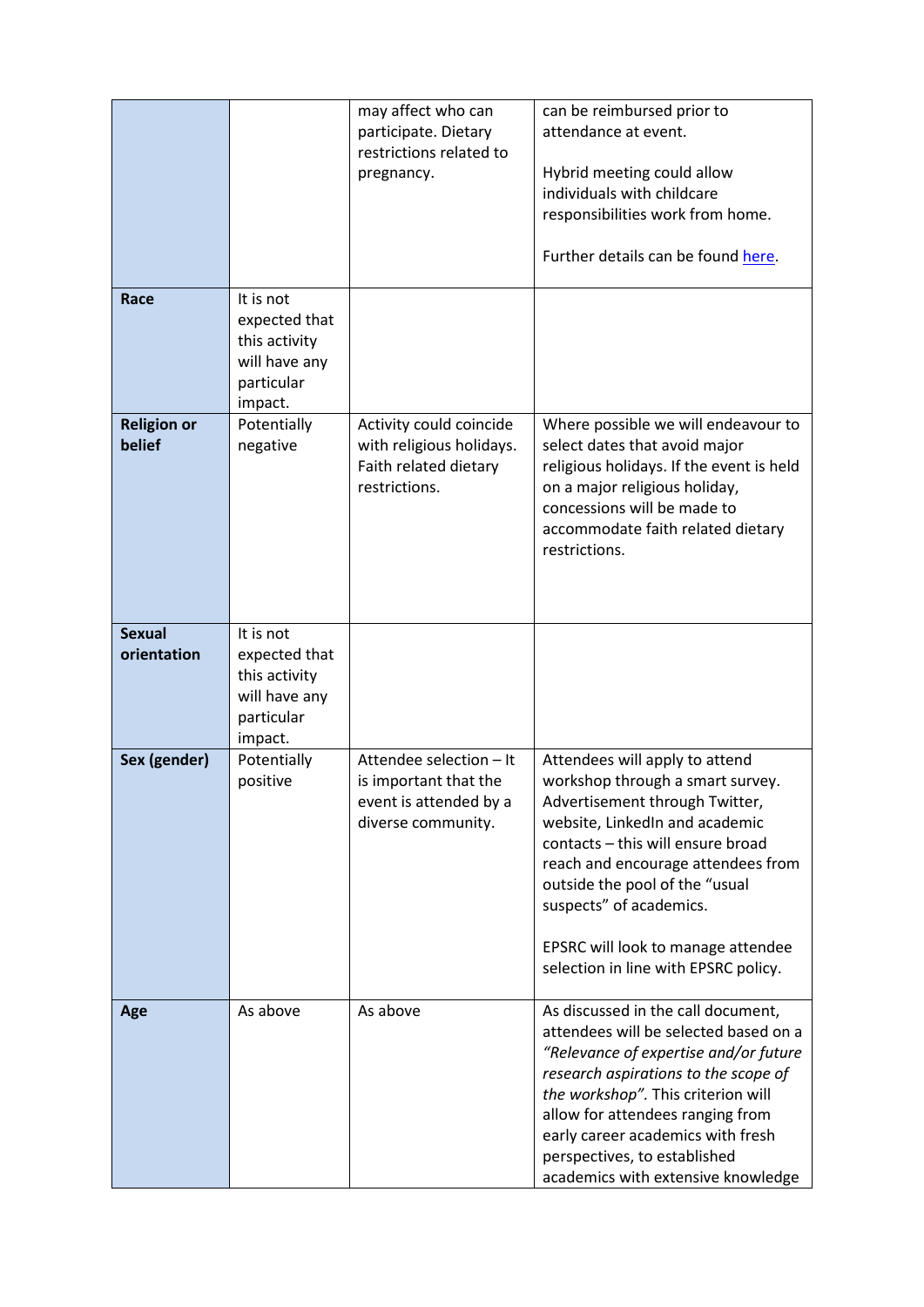|                                                                                   |                                                          |                                                      | of the community, to attend the<br>workshop.                                                                                                                                                                                                                                                                                                                                                                                                                                                                                                        |
|-----------------------------------------------------------------------------------|----------------------------------------------------------|------------------------------------------------------|-----------------------------------------------------------------------------------------------------------------------------------------------------------------------------------------------------------------------------------------------------------------------------------------------------------------------------------------------------------------------------------------------------------------------------------------------------------------------------------------------------------------------------------------------------|
| <b>Additional</b><br>aspects (not<br>covered by a<br>protected<br>characteristic) | Regional<br>Affiliation-<br>potentially<br>positive      | As above                                             | As above. Also, an option for in-<br>person or online attendance will be<br>provided. Smart survey will ask this<br>in advance of the workshop.                                                                                                                                                                                                                                                                                                                                                                                                     |
|                                                                                   | Nationality-<br>both positive<br>and negative<br>impacts | Timezone differences<br>Immigration<br>restrictions. | Hybrid working will allow for<br>international dial-in; any<br>international academics will be<br>pooled from European locations<br>(max +1 hour timzone difference)<br>and will be strongly encouraged to<br>participate online. Relevant<br>academics who have expertise<br>appropriate for this workshop have<br>been identified in advance and will<br>be approached outside of smart<br>survey – they are from regions within<br>a +1 hour timezone.<br>Where possible we will endeavour to<br>select dates that avoid the school<br>holidays. |